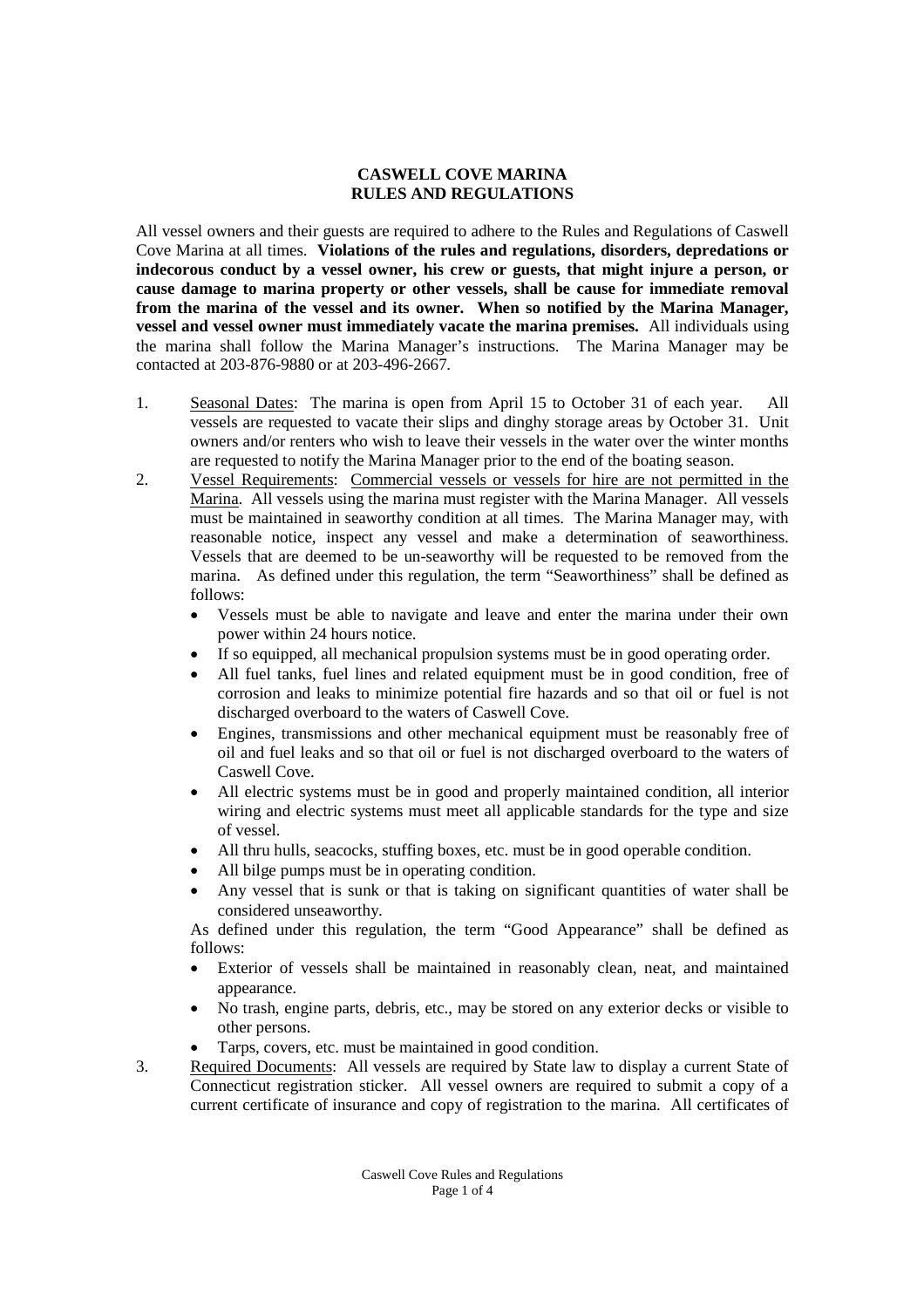insurance must provide Caswell Cove Marina 60 days prior notice of intent to cancel the policy.

- 4. Contractor's Insurance: All contractors, subcontractors and other persons performing services on vessels within the Marina must be accompanied by the vessel owner at all times. All contractors are required to submit a copy of their certificate of insurance to Caswell Cove Marina and Caswell Cove Marina shall be named as additionally insured.
- 5. Accident Reporting: All accidents/incidents occurring on Marina premises, regardless of whether or not they result in injury or property damage, must be reported to the Marina. Any spills of oil or fuel into the waters of the Marina must immediately be reported to the State of Connecticut DEP. Forms for reporting accidents are available from the Marina Manager. Emergency contact numbers are posted on the exterior of the clubhouse.
- 6. Life Jackets: Children under the age of 10 are requested to wear life preservers at all times when on the docks.
- 7. Pets: Pets must be on a leash at all times when on Marina property. Pets are to be accompanied by their owners at all times. Owners must clean up after their pets. Pets are not allowed in the Marina Clubhouse.
- 8. Running and Playing: No running, riding of wheeled toys or horseplay on the docks, finger piers, and ramps or in or around the Marina Clubhouse.
- 9. Noise: Excessive noise, shouting, loud or foul language, disrespectful behavior, and loud music are to be kept to a minimum at all times.
- 10. Parking: Parking for marina users is restricted to the marina parking lot located along the north side of the marina. Parking on grounds of Caswell Cove Condominiums is prohibited at all times. Use of the marina parking lot is restricted to marina unit owners, slip renters, and boating guests. Oversize vehicles or trucks over 15 feet in length are prohibited. Parking is not permitted along the City of Milford street opposite the parking area. Vehicles may not occupy more than one space. No parking on grass areas. Violators will be towed at owner's expense.
- 11. Access Keys: Access to the marina and clubhouse is via electronic key "FOB" and is designed to limit access to the marina to authorized users only. All key FOBs are issued by the marina manager.
- 12. Swimming: Swimming, diving or bathing in Caswell Cove is not permitted from any of the docks or finger piers. **Beware of the danger of electrocution from dock power systems**.
- 13. Damage to Marina Property: Unit owners and slip renters will be held responsible for the costs of repairs for any damage to any portion of their unit or any other marina property caused by them, their vessel, their tenants, visitors, guests or as a result of any unauthorized attachments, modifications or improvements made by them to any portion of marina property.
- 14. Damage to Other Vessels: All vessel owners are responsible for damage done by them or their vessel to other vessels in the marina.
- 15. Responsibility for Damage: Caswell Cove Marina and its Marina Manager shall not be responsible for fire, theft, vandalism, wind, snow, ice or water damage.
- 16. Speed: Vessel operators are requested to maintain safe vessel speed in Caswell Cove at all times. This applies to all boats, PWCs, dinghies, etc. Vessel speed is limited to 6 MPH and no-wake speeds within the cove and the entrance channel.
- 17. Docking: Boat slips are restricted to the mooring of one (1) primary vessel and its tender within the confines of the slip. A vessel and/or its tender may not be tied in the slip so that any portion extends beyond the end of the slip more than 5% of the boat length (ie 1.5 feet for a 30' slip) or into an adjacent slip. Vessel owners are solely responsible for properly securing their vessels in a slip. Damage to docks, finger piers, power pedestals, bubbler hoses or other marina equipment or to adjacent vessels caused by an improperly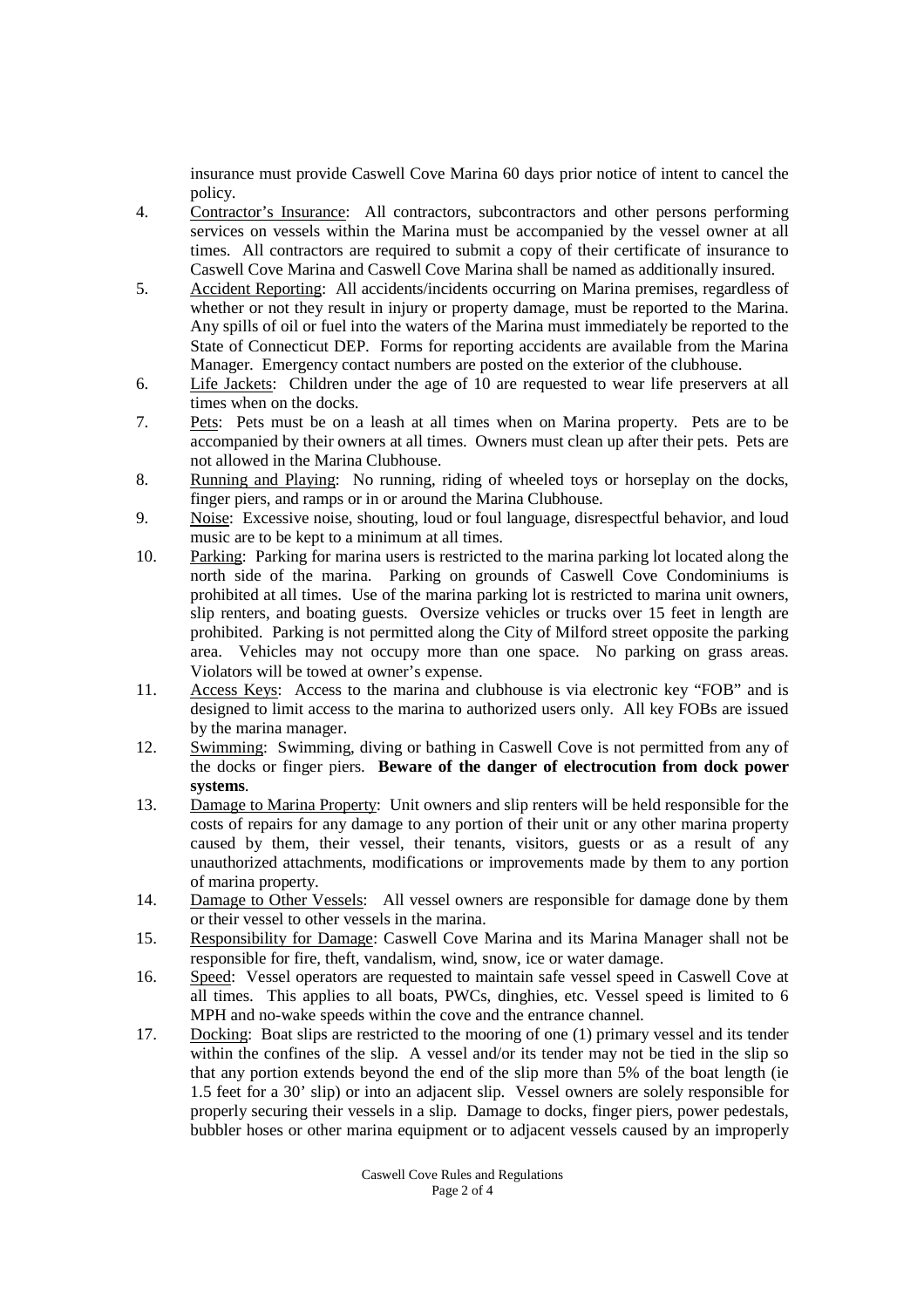secured vessel is the responsibility of the vessel owner. Oil, fuel or chemical spills and the resultant damage caused to the environment or to marina property shall be the responsibility of the vessel owner. Caswell Cove Marina reserves the right to request the removal of any vessel that endangers marina facilities or adjacent vessels, is in danger of sinking, is a fire hazard, or that is found to be leaking oil, fuel or chemicals into the water. Any costs incurred by Caswell Cove Marina as a result of damages to the marina, or due to oil, fuel or chemical spills, or to prevent sinking of a vessel or to salvage any sunken vessel, shall be the responsibility of the vessel owner to pay.

- 18. Pump-Out Facilities: A marine pump-out facility is located on the pump-out dock and is restricted to use by Caswell Cove Marina vessel owners only. Do not leave vessels unattended at the pump-out. Vessels should be removed from the pump-out dock immediately on completion of pumping out.
- 19. Tenders/Dinghys: Only one (1) tender may be moored in a slip together with one (1) primary vessel at any time. A tender may be considered one (1) dinghy or one (1) PWC, provided that the primary vessel and tender do not exceed the confines of the slip. Two (2) dinghies, two (2) PWCs, or any two (2) vessels which are not a primary vessel and tender are not permitted in one slip. Dinghy storage areas shall be designated by the Marina Manager and are to be used only for berthing of tenders (dinghy) which may include PWCs or small vessels not exceeding 5' in width or 15' in length. No dinghy or PWCs or any personal belongings may be stored on top of any docks. Floats for dinghies or PWCs that are not in use for a period of more than 60 days, or those in poor condition or not properly maintained, will be removed and disposed of.
- 20. Storage of Personal Belongings: Docks and finger piers are to be kept clear of personal items at all times. Nothing may be stored, hung or placed on any of the docks or finger piers or hung or displayed on any of the power pedestals or pilings, including dinghies, motors, PWCs, fishing gear, chairs or any other personal belongings. All personal items shall be kept onboard the vessel or in a dock box. Hoses shall be stowed away or neatly hung on hose reels when not in use. Any items left on any of the docks or finger piers will be discarded.
- 21. Dock Steps: Dock steps for gaining access to vessels are permitted. All dock steps shall be of fiberglass or plastic (polyethylene) construction. No "home-made" dock steps will be allowed. Dock steps may not exceed ½ the width of the finger pier and may not block access along the finger pier by other persons. All dock steps must be neat and orderly and maintained in good condition at all times. Dock steps not meeting the above requirements shall be removed and discarded.
- 22. Dock Boxes: Each unit is entitled to one (1) dock box to be mounted along the docks. Dock boxes may not be stored on any of the finger piers. Dock boxes shall be fiberglass **(white)** or stainless steel and specifically designed for marine applications. No "homemade" dock boxes will be allowed. No "Tupperware" type dock boxes will be allowed. Dock boxes are limited to the following dimensions: 3 feet high (max); 6 feet in length (max); ratio of length x height may not exceed 12 SF. Dock boxes may not protrude onto the dock more than 24" nor may they overhang the edge of the dock by more than 4 inches. All dock boxes must be securely anchored to the dock. Locations and installations of dock boxes are to be approved by the Marina Manger.
- 23. Dock Alterations: Nothing may be fastened to, or displayed on, any of the docks, fingers, power pedestals or pilings. No alterations, modifications or repairs of any type are to be made to docks, finger piers, power pedestals or pilings without the approval of the Marina Board and/or Marina Manager.